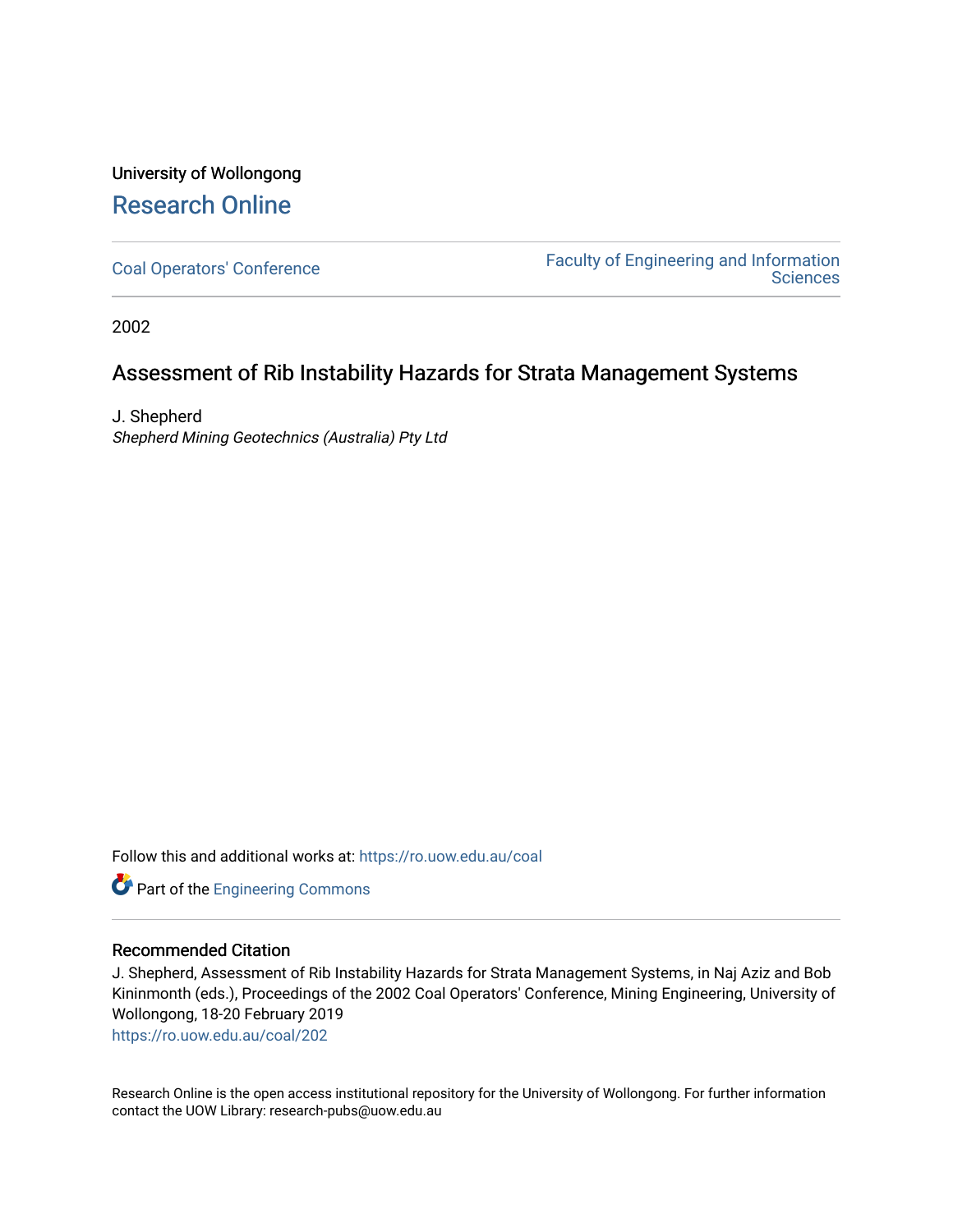# **ASSESSMENT OF RIB INSTABILITY HAZARDS FOR STRATA MANAGEMENT SYSTEMS**

### **John Shepherd<sup>1</sup>**

#### **INTRODUCTION**

The support and control of unstable coal mine ribs is an on-going problem for the industry but in actual fact systematic research investigations were started almost 20 years ago in Australian Coal Industries Research Laboratory (ACIRL). This came about through the interests of the Australian Coal Association and the Queensland Coal Association Thick Seam Mining Committee. Some work was also carried out on coal mine rib mechanics under the NERDDC program in the mid 1980's. Several collieries were directly experiencing fairly acute rib control problems at this time and the research work was linked with these. A number of publications which have been largely forgotten resulted from this work: O'Beirne and Shepherd (1984), Shepherd *et al* (1984), O'Beirne *et al* (1985, 1986, 1987), but these and later studies form a good basis for the methodology of rib hazard identification. Other rib support research has also been carried out at the University of New South Wales: (Hebblewhite *et al,* 1998) have highlighted the need for matching the support to the dilational movements found in ribsides.

The assessment of rib conditions can be viewed as occurring in three broad phases during the life of mine workings as follows:

- as early as possible during the cutting of the development faces.
- continue through the formation of the pillars and while the pillars stand because there is often time dependent movement.
- during and after secondary extraction as stress abutments develop in both pillar and longwall extraction.

As a general rule in most seams rib instabilities are not problematical at cover depths of less than 100m unless the coal is particularly weak. However, during secondary extraction even shallow workings are subject to abutment stresses.

#### **WHAT PRODUCES RIB HAZARDS?**

Hazards are produced by the interaction of the natural coal seam variables and various mining-induced factors which can be modified according to the mine design (see Table 1). This paper is not examining the rib failure mechanisms in detail but will attempt to identify the principal types of hazards that should be accounted for in a strata management plan.

| Natural factors                              | Mining induced/design factors                   |
|----------------------------------------------|-------------------------------------------------|
| Coal seam banding (plies) and their strength | Roadway width, first workings; stress abutments |
| Presence of dirt bands                       | Pillar size versus depth                        |
| Seam thickness                               | Roadway profile                                 |
| Cover depth (stresses)                       | Mining direction                                |
| Seam dip gradient                            | Working height (in thicker seams)               |
| Cleats                                       | Straightness of ribsides                        |

#### **Table 1. List of factors influencing rib stability**

In general, rib instability hazards are produced by the coal fracture systems, some of which are cleats and some induced during the mining processes. Some early work on the interaction of cleat and mining induced fractures

 $\overline{a}$ 

<sup>&</sup>lt;sup>1</sup> Shepherd Mining Geotechnics (Aust.) Pty Ltd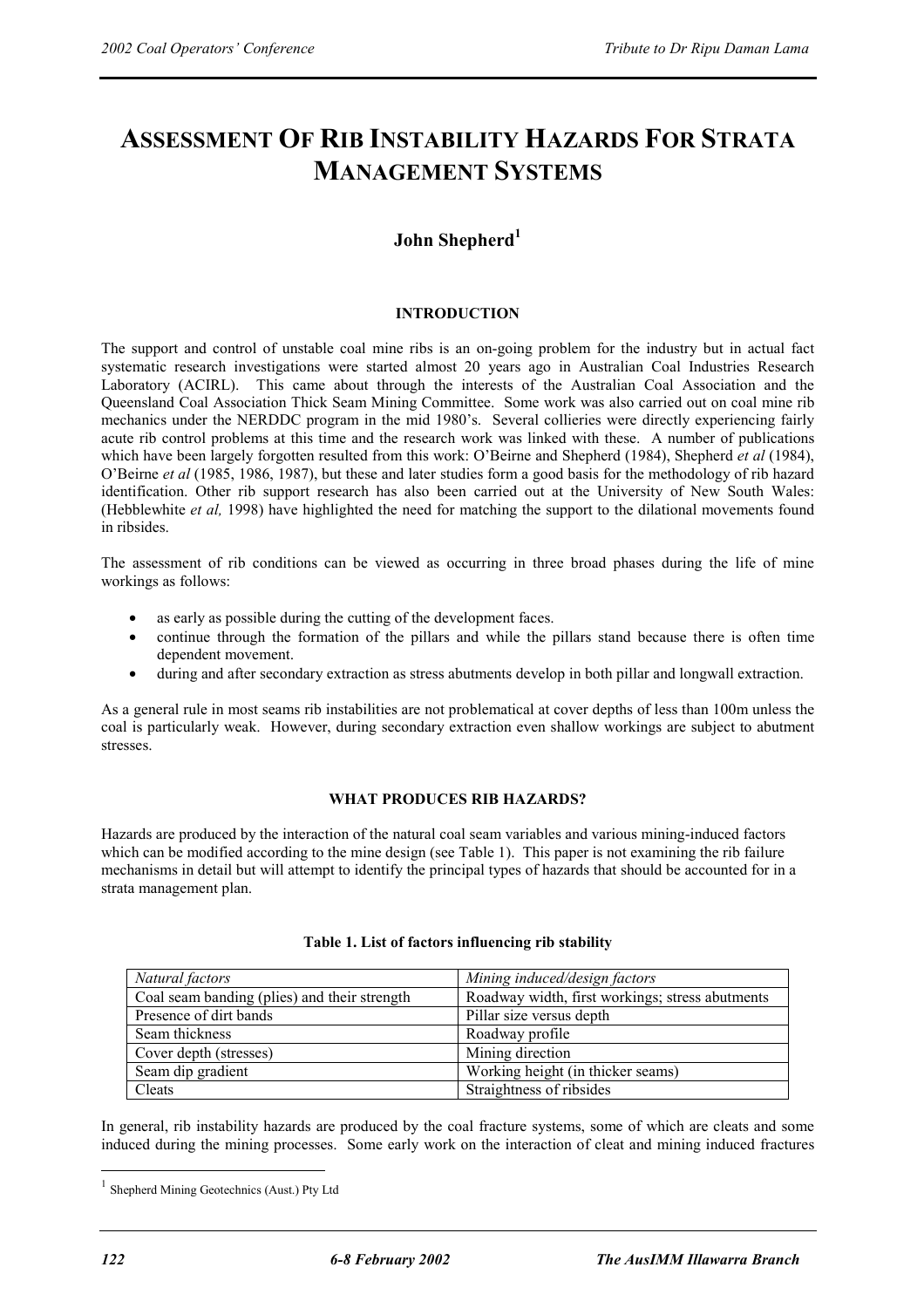was carried out at Leichhardt Colliery by Hanes and Shepherd (1981). Mineralised cleats in the vitrinite (bright) bands were found to propagate through the dull bands to form induced fractures.

Later on, work by Shepherd *et al* (1984) and O'Beirne *et al* (1987) demonstrated an array of quite complex fracture interactions in ribsides that produced instabilities. The development of these induced fracture systems depends especially on cover depth, the ply banding in the coal and the distribution of dirt bands which have markedly different physical properties from the coal.

All the factors listed in Table 1 can play a role depending on the local circumstances and the mine layout and mining method.

#### **ASSESSMENT OF RIB INSTABILITY HAZARDS**

Assessment of rib instability should be carried out by competent geotechnical personnel and should generally consist of two types of activity:

- detailed rib mapping throughout the life of the workings, but especially starting at the development faces. This should include logging the coal brightness, strength testing and rib fracture identification. It is most important that the cleats are distinguished correctly from the induced fractures.
- installation of pillar rib instrumentation such as extensometers and instrumented rib bolts.

The aim of this work is to define the hazards for the purposes of risk assessment and it may initially determine the need for rib support. Instability of ribsides is a function of coal dilation, fracturing and the resultant size distribution of the detaching material. Dilation can occur by tensile extension in the ribs, or the combination of this and shear if there is sufficient confinement. Induced cracking can start ahead of a development face, interact with pre-existing cleats or joints and rapidly produce hazardous situations. A particularly useful hazard assessment scheme that can be incorporated in to hazard and risk assessments is given in Figure 1 (after O'Beirne *et al,* 1986).



**Fig. 1** Probable mode of rib spall according to drivage direction in first workings, cleat and MIF (Mining Induced Fractures) shown schematically in plans (a) to (f).  $S =$  slabs/plates (spot support),  $B = \text{blocks/columes}$  (extended spot support),  $P = \text{particles}$  (liner support)

If support is required, it should be installed as soon as possible. A common feature of underground workings is the accidental damage to rib support hardware and experience indicates that this is rarely fixed. Later on, this increases the hazard severity quite markedly and there are a number of cases where mine personnel have been severely injured precisely at the locations of damaged support.

For personnel protection, the main hazards are coal slabs and blocks and these commonly exist in ribsides as follows: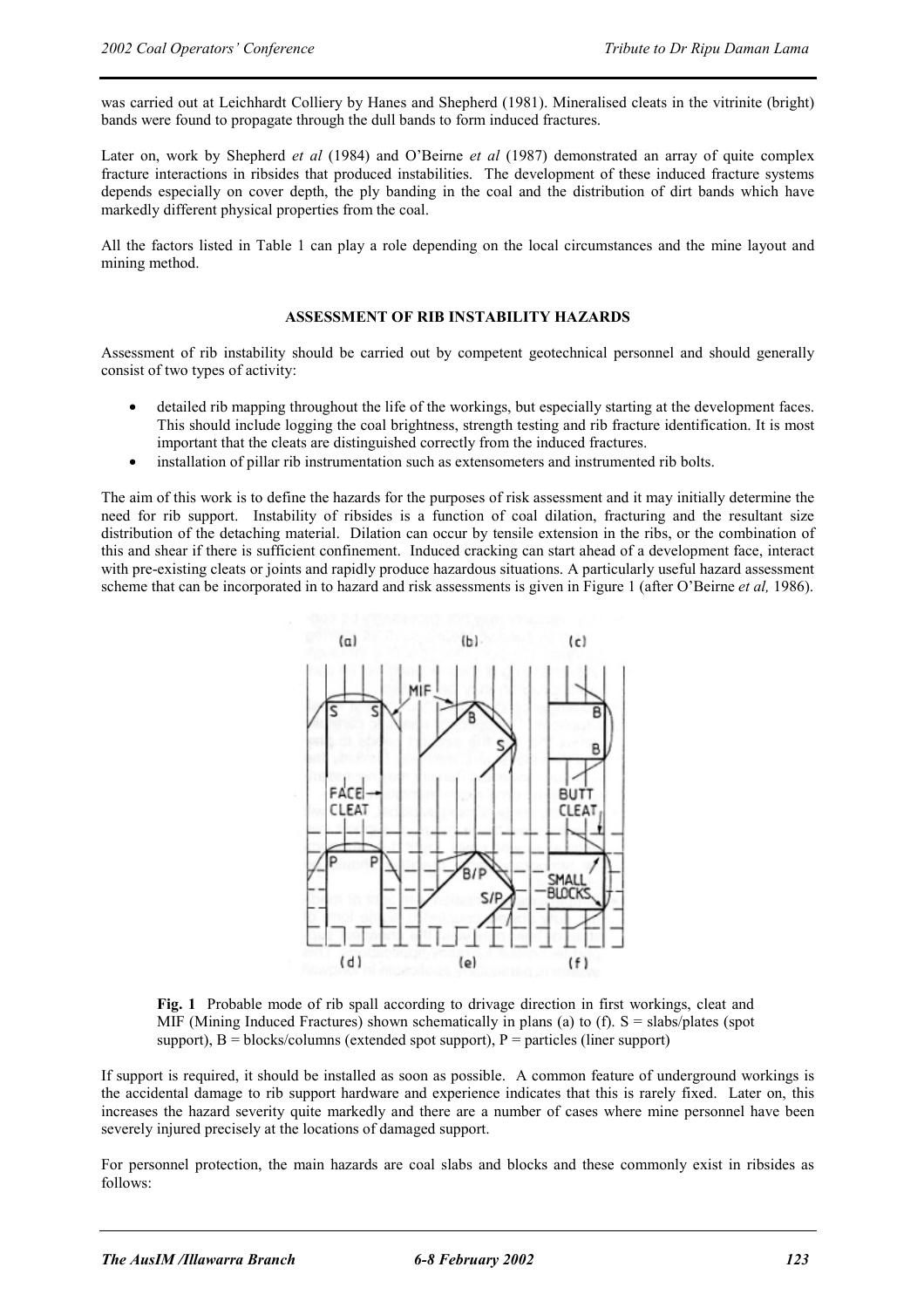- undercut high blocky ribs
- large cleat-bounded slabs
- large cleat-bounded blocks and/or columns prone to toppling or sliding if unsupported.

In general, the panel layout will determine where the high risk places are, such as at pillar corners on intersections in first workings and in stress abutment zones in secondary extraction. During pillar extraction, the highest risk is in the fender ribs adjacent to the active lift and along the ribside opposite. In longwall retreat panels the highest risk places are generally within the front abutment zone at the maingate face corner and in the chain pillar ribside for some distance outbye from the chocks. This is a particularly hazardous area because it contains significant amounts of coal face clearance equipment.

In some seams, the risk from rib hazards can be reduced by limiting the working height to about 3m. This may work reasonably well in first workings but may be less effective in secondary extraction where abutment stresses may increase insidiously, resulting in sudden rib spall events that are notoriously unpredictable and have resulted in deaths and serious injuries.

#### **CONTROLLING RIB INSTABILITY HAZARDS**

Mapping at a large number of sites has resulted in the development of a simple classification system for rib spall material. The size of the material detaching is critical in terms of the risk to personnel and in Table 2 coal particle sizes are given. The small particle sizes are generally not hazardous unless unusually high stresses occur during development or extraction when it is possible to have non-gassy bursting during which the coal is forcibly ejected. The main risk stems from the larger material which needs pinning up to the ribs by support. A useful support system concept was published by O'Beirne *et al* (1986), and this is summarised as follows:

- spot support installation of bolts or dowels for slab and large column control
- extended spot support bolts or dowels linked by strapping . These are particularly useful at pillar corners, in stooks or at any site containing narrow failure zones.
- Liner support where full protection is required in high abutment zones or where the ribs disintegrate into particles. These can cover all or part of the working section.

In terms of a strata management plan, once the rib hazards have been assessed, it is preferable to relate the support needs to the hazard classes. In view of the regulations now in force, and OH  $\&$  S principles, it is necessary to follow the guidelines laid down by the DMR (1999) and Standards Australia (2000). A generalised scheme to achieve this is given in Table 2. In reality, this would need to be site specific after geotechnical studies had been carried out, and it should only be used as a broad guide.

| Shape of hazard                                | Smallest dimension in plane<br>of ribside (m) | Rib support needs                                         |
|------------------------------------------------|-----------------------------------------------|-----------------------------------------------------------|
| Blocks and slabs - very large<br>- large       | >1.0<br>$>0.3 - 1.0$                          | Close pattern of bolts<br>or dowels and straps or<br>mesh |
| Columns and small blocks – medium<br>Particles | $0.1 - 0.3$<br>$>0.02 - 0.1$                  | As above, spacing to<br>suit                              |
|                                                | < 0.02                                        | Mesh or liner type                                        |

|  |  |  |  |  |  |  | Table 2. Classification scheme for spalled blocks and outline of probable support needs. |
|--|--|--|--|--|--|--|------------------------------------------------------------------------------------------|
|--|--|--|--|--|--|--|------------------------------------------------------------------------------------------|